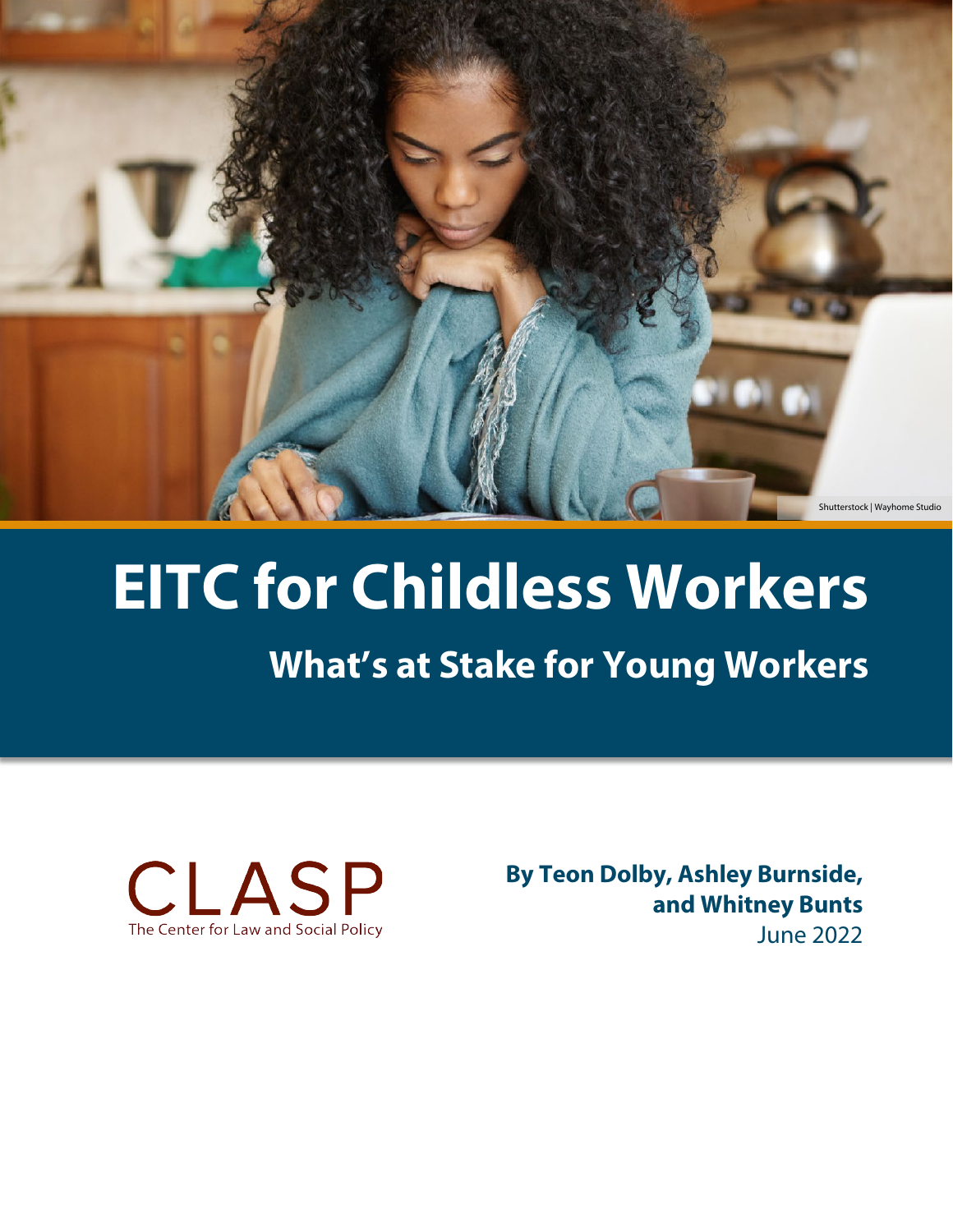The Earned Income Tax Credit (EITC) is one of the United States' most important antipoverty programs because it gives low to moderate-income workers relief during the stressful tax season. In 2021, the EITC benefitted over 25 million working families and individuals, with an average household receiving  $$2,411$  $$2,411$  $$2,411$ .<sup>1</sup> In 2018, even before the EITC was expanded under the American Rescue Plan Act (ARPA), the credit lifted about 5.6 million people over the poverty line after taxes, including about 3 million children, and reduced the severity of poverty for another 16.5 million people, including 6.1 million children.<sup>[2](#page-7-1)</sup>

Until recently, young workers under the age of 25 without children in the household were not qualified to receive the EITC. ARPA, enacted in March 2021, temporarily expanded the EITC eligibility during the 2021 tax year to young workers (19-24) who do not have dependent children and increased the maximum amount of the credit from \$542 to \$1,502. This expansion provided income support to over 17 million people who work for low pay.<sup>[3](#page-7-2)</sup> The EITC provides a sizeable tax-time payment to workers paid low wages. This payment helps them save money, maintain assets like car repairs, pay bills, and cover other necessary expenses. The EITC is fully refundable, meaning workers can qualify for it even if they are not required to file federal income taxes. However, they must have earned income to qualify.

In addition to the federal EITC, 33 states operate their own EITC programs that function independently from the federal program and have their own rules.

## **Expanded EITC Eligibility in Tax Year 2021**

To claim the EITC as a worker without qualifying children in the household, tax filers must meet all of the following criteria:

- You, your spouse (*married filing jointly*) must have a Social Security number.
- You must have earned income.
- Your filing status cannot be *married filing separately*.
- You cannot be a qualifying child of another person.
- You must be at least age 18 at the end of the tax year.
	- o The minimum age to claim the EITC is normally age 19; however, youth who are homeless or individuals transitioning out of foster care qualify for the credit at age 18.
	- o If you are a college student at least part time, the eligibility age remains 24; however, qualified former foster youth and qualified homeless youth remain eligible at 18 regardless of their student status.
- Your earned income cannot exceed certain limits:
	- o \$21,430 (\$27,380 *married filing jointly*) with no qualifying children

**Source**: "Earned Income and Earned Income Tax Credit (EITC) Tables," IRS, Feb 2022, **[https://www.irs.gov/credits](https://www.irs.gov/credits-deductions/individuals/earned-income-tax-credit/earned-income-and-earned-income-tax-credit-eitc-tables)[deductions/individuals/earned-income-tax-credit/earned](https://www.irs.gov/credits-deductions/individuals/earned-income-tax-credit/earned-income-and-earned-income-tax-credit-eitc-tables)[income-and-earned-income-tax-credit-eitc-tables](https://www.irs.gov/credits-deductions/individuals/earned-income-tax-credit/earned-income-and-earned-income-tax-credit-eitc-tables)**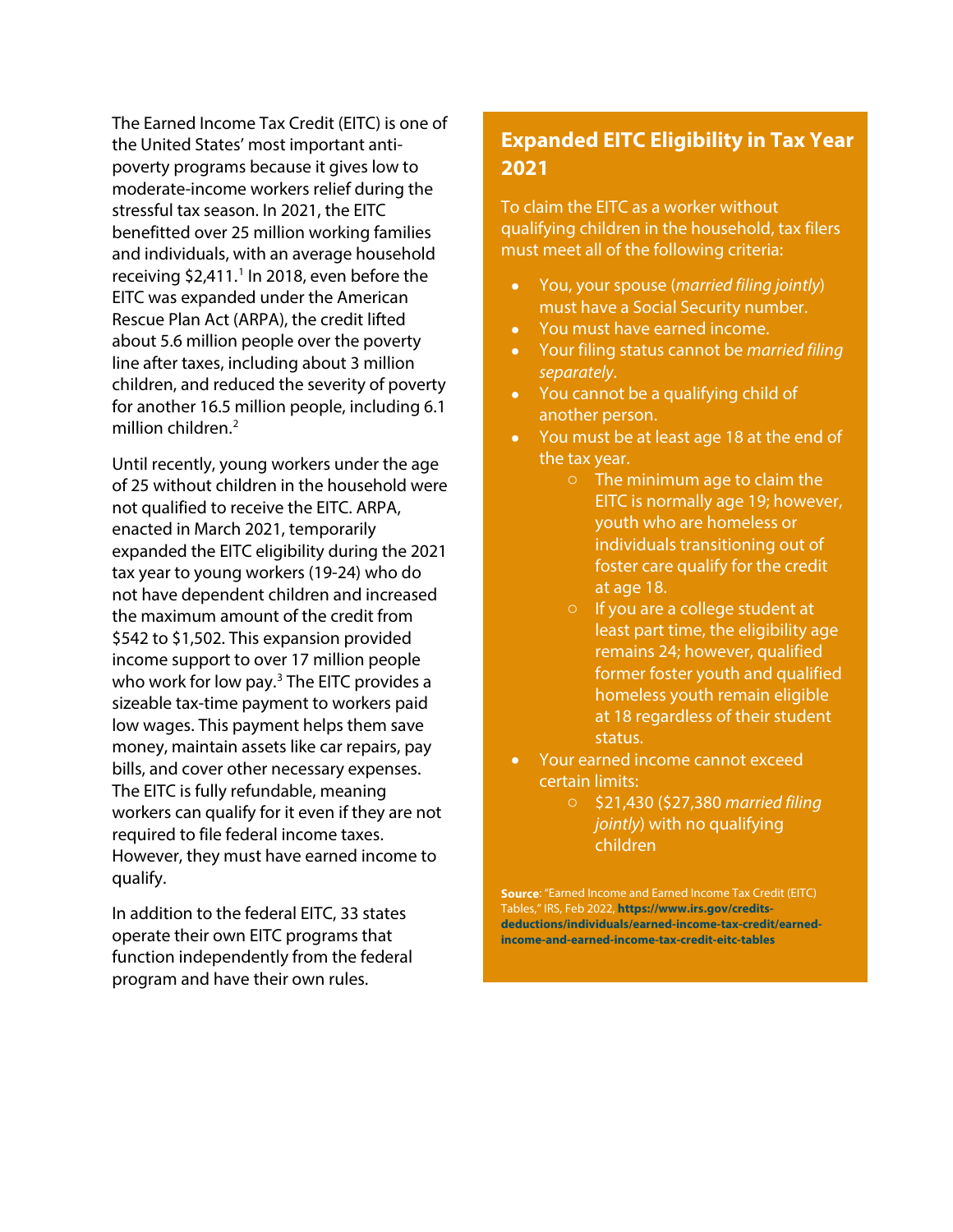The EITC expansions for young adults without qualifying children are temporary. Congress must take action to extend these expansions or, even better, make them permanent. A one-year extension was included in the House-passed Build Back Better legislation in late 2021, but the Senate did not take up this bill. Congress should move quickly to make a long-lasting impact and lessen the disparities between young adults and their older counterparts. Expanding EITC eligibility would be a positive step toward making the tax system more equitable for young workers who are paid low wages.



Prior Law and American Rescue Plan Act of 2021 (ARPA; P.L. 117-2) credit amount (\$)

*\* For the 2021 tax year, workers without children who earned \$9,820 to \$11,610 (\$17,550 for married taxpayers filing jointly) receive the maximum credit. The credit phases in for workers with earnings below that level and phases out as income increases above that level, reaching zero at \$21,430 (\$27,380 for married filing jointly).*

## **Young Workers Disproportionately Affected by the Pandemic**

Young adult workers, many of whom begin their careers in jobs that pay low wages, may experience high poverty. The percentage of young adults living at or below the federal

poverty level increased from 13.2 percent in 2019 to 1[4](#page-7-3).6 percent in 2020.<sup>4</sup> Poverty was especially acute for youth and young adults of color: 20.5 percent of American Indian/Alaskan Native young adults, 19 percent of Black young adults, 15.3 percent of Hispanic young adults, and 14.7 percent of Asian young adults experienced poverty in 2021.<sup>[5](#page-7-4)</sup> Over the same period, 13.1 percent of non-Hispanic white young adults were living in poverty.

Young workers are strong contributors to their local economies. In 2021, 16.7 million young adults aged 18-24 were employed, with 64 percent working full time and 36 percent working part time.<sup>[6](#page-7-5)</sup> Yet young workers consistently bear the brunt of upheavals in the labor market. At the height of pandemic unemployment in 2020, 21 percent of workers ages 26 and under faced "part-time underemployment," meaning they worked in part-time jobs and wanted to work more hours than they did. $<sup>7</sup>$  $<sup>7</sup>$  $<sup>7</sup>$  Two years</sup> later, young workers ages 16-24 remain almost twice as likely to be underemployed as other age groups. $8$  These individuals would benefit from an expansion of the EITC to younger workers without qualifying children.

EITC isn't the solution to fixing all the economic inequities for young people. Beyond improving this tax policy, our nation needs to take more action to ensure youth can get access to high-quality jobs and training programs. For millions of youth and adults in the United States who have been systemically denied access to economic opportunities, including many people of color, economic security depends on their ability to access education and training to prepare for a successful career that pays a living wage.<sup>[9](#page-7-8)</sup>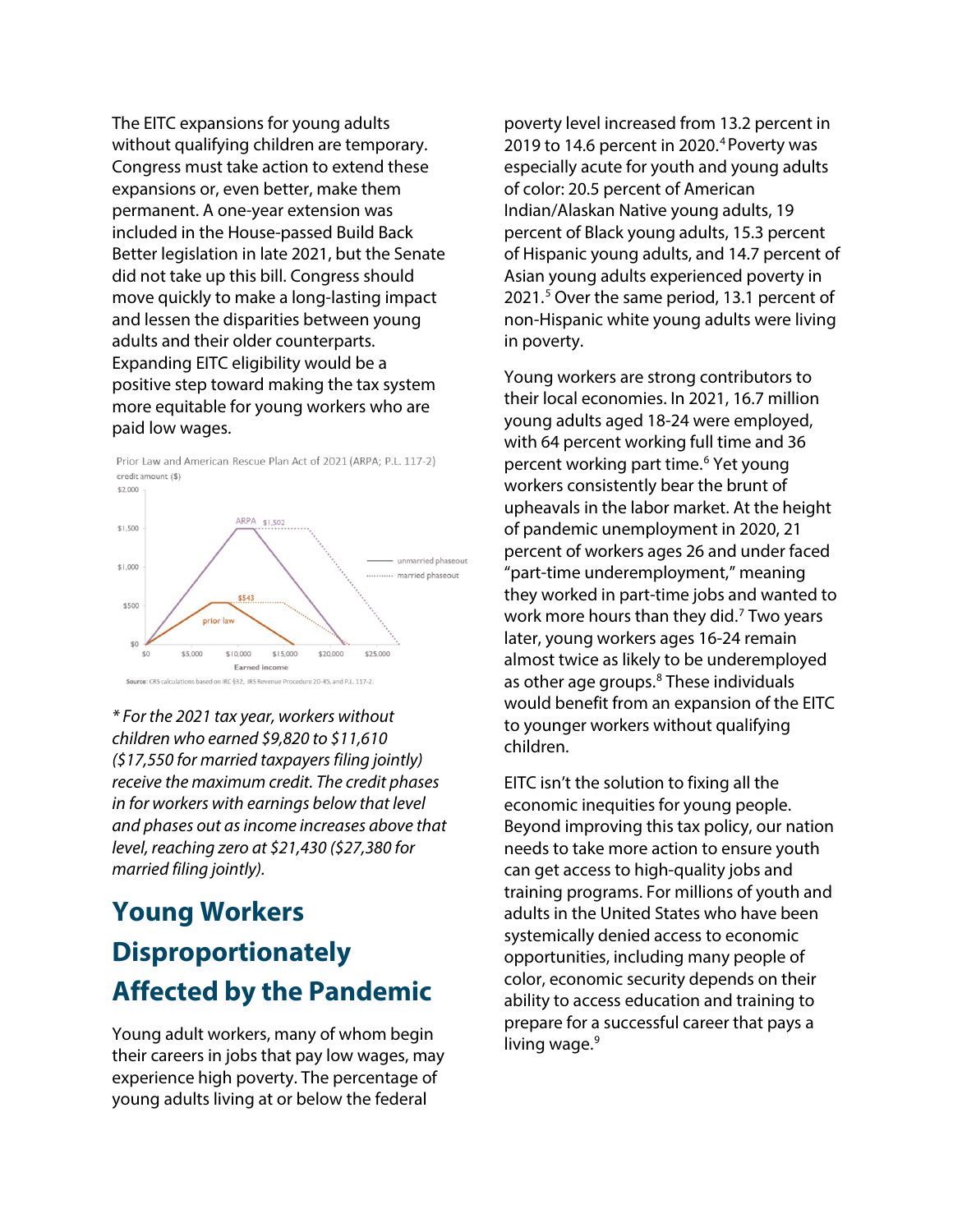

Disparities in income further identify the EITC as a policy that would benefit workers of color.[10](#page-7-9) Young adults of color are disproportionately missing from the labor force.[11](#page-7-10) This is because historical policies rooted in racism mean that people who are Black and Latino are more likely than white people to live in neighborhoods that are economically depressed.

## **Separate but Unequal**

Dorothy Brown, a professor at the Emory University School of Law, exposes the tax system as not being as color-blind as people may believe in her groundbreaking book, *The Whiteness of Wealth*. [12](#page-7-11) The book shows how racism is built into the American tax system and gives possible solutions to make the tax system more equitable. Brown demonstrates how U.S. tax law rewards the practices of white Americans while it pushes Black Americans deeper into poverty, sometimes for engaging in the same practices as white people. For example, Black Americans are more likely to experience a marriage penalty -- owing more taxes as a married couple than the two partners would pay if they were not married -- while white Americans are more likely to experience a marriage bonus.[13](#page-7-12) The tax code strongly

rewards homeownership compared to renting, but many Black families have been shut out of the housing market due to historical and current discrimination. The treatment of Black Americans in the tax code has a direct impact on the wealth gap between Black Americans and their counterparts. In 2019, estimates reveal the median white household net worth was about \$188,000, while the Black household median net worth was about \$24,000.<sup>[14](#page-7-13)</sup> The tax law has embedded loopholes and deductions that largely benefit white Americans and contribute to the unequal distribution of wealth and assets.

The unfairness of the tax system even appears in tax credits such as the EITC that are designed to support workers with lower incomes. Research indicates that the IRS audits individuals who receive the EITC at higher rates than wealthier taxpayers. In 2018, 43 percent of the IRS's audits were EITC recipients.[15](#page-7-14) Once audited, households had to mail supporting documents verifying their tax return information. This process froze refunds until the IRS could issue a final verdict, often taking months at a time. In addition to the stress of a delayed refund, this process also puts pressure on EITC recipients who are audited and requires time and mental bandwidth. The IRS recently released a plan to address the agency's disproportionate focus on auditing taxpayers with low incomes. Children of color are also more likely to be denied the full benefit of the Child Tax Credit (CTC) because of their parents' low income, with more than half of Black and Hispanic children receiving a reduced credit or none prior to the passage of CTC expansions under ARPA. [16](#page-7-15)

While the tax system does provide programs to fight poverty such as the CTC and the EITC, it still perpetuates racial and wealth inequities. [17](#page-7-16) The best solution to solve the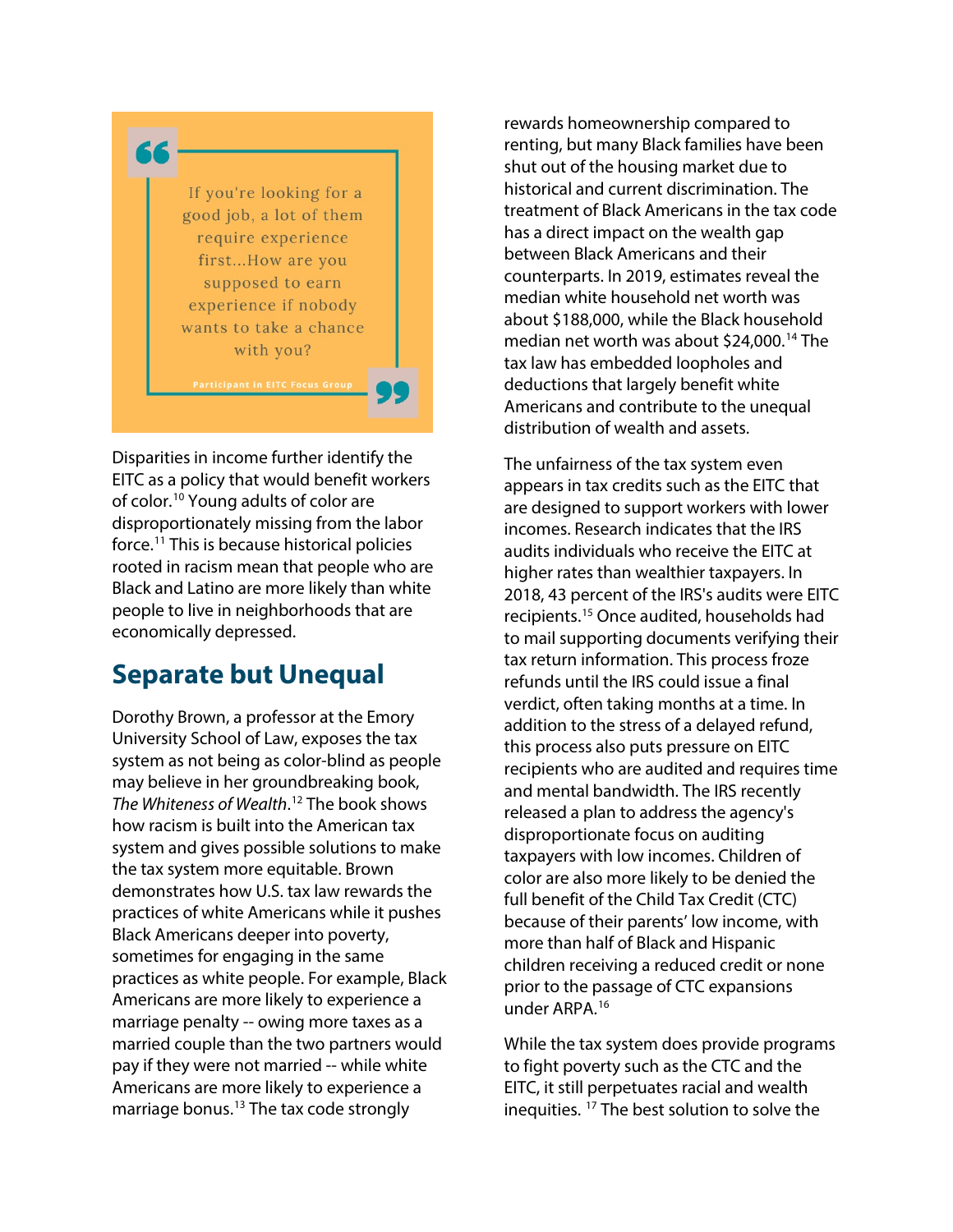problem would be to completely overhaul the current tax system to make it more progressive and equitable.

Changes to federal tax policy would also influence state tax decisions and shape it "in ways that improve equity in state tax codes".[18](#page-7-17) If federal tax law starts to create a more equitable America, many states would follow suit.

All tax credits should be fully refundable with different payment options ranging from reoccurring allowances to a one-time payment. Tax policy should also reduce the financial and administrative burden of filing. A recent study found that the IRS could accurately pre-populate the information needed on nearly half of all returns. [19](#page-7-18)

The IRS could take a realistic first step by collecting and publishing tax statistics by race.<sup>[20](#page-7-19)</sup> A broad-based policy that has a raceneutral lens often worsens racial inequities. Releasing tax information according to race would shed light on the current discriminatory tax policies.

## **Outdated Assumptions Cause EITC Denial to College Students**

The EITC can have a lasting impact on an individual's ability to remain and succeed in the workforce and overcome financial challenges. Unfortunately, even with the ARPA expansion, most young workers attending college at least part time are still *not* eligible for the credit until age 24. This is based on outdated assumptions that college students do not earn low incomes and are being adequately supported by their parents. This assumption fails to reflect the realities of many college students with low incomes, who often must work to meet their

tuition and living expenses. $21$  College students also experience high poverty rates, with more than half financially supporting themselves.<sup>[22](#page-8-1)</sup> During the Coronavirus pandemic, food insecurity among college students also drastically increased.<sup>[23](#page-8-2)</sup> The statistics are alarming, with almost one-third of college students reporting having missed at least one meal during the pandemic.<sup>[24](#page-8-3)</sup> The effects of hunger influence students' mental health, academic performance, future income attainment, and more.



Studies show the top reasons why students are leaving college are because of financial conflicts or lack of money.<sup>[25](#page-8-4)</sup> Black and Latinx families have the highest number of students with zero expected family contribution (EFC) — a measure of high financial need as determined by the Free Application for Federal Student Aid (FAFSA). In comparison, research reveals that over a third of white students have an EFC higher than \$10,000, demonstrating that many more white students have the funds to pay for higher education.

Concerns about tuition expenses and paying bills, or the need to work more hours, force more students of color to end their higher education prematurely. Recent statistics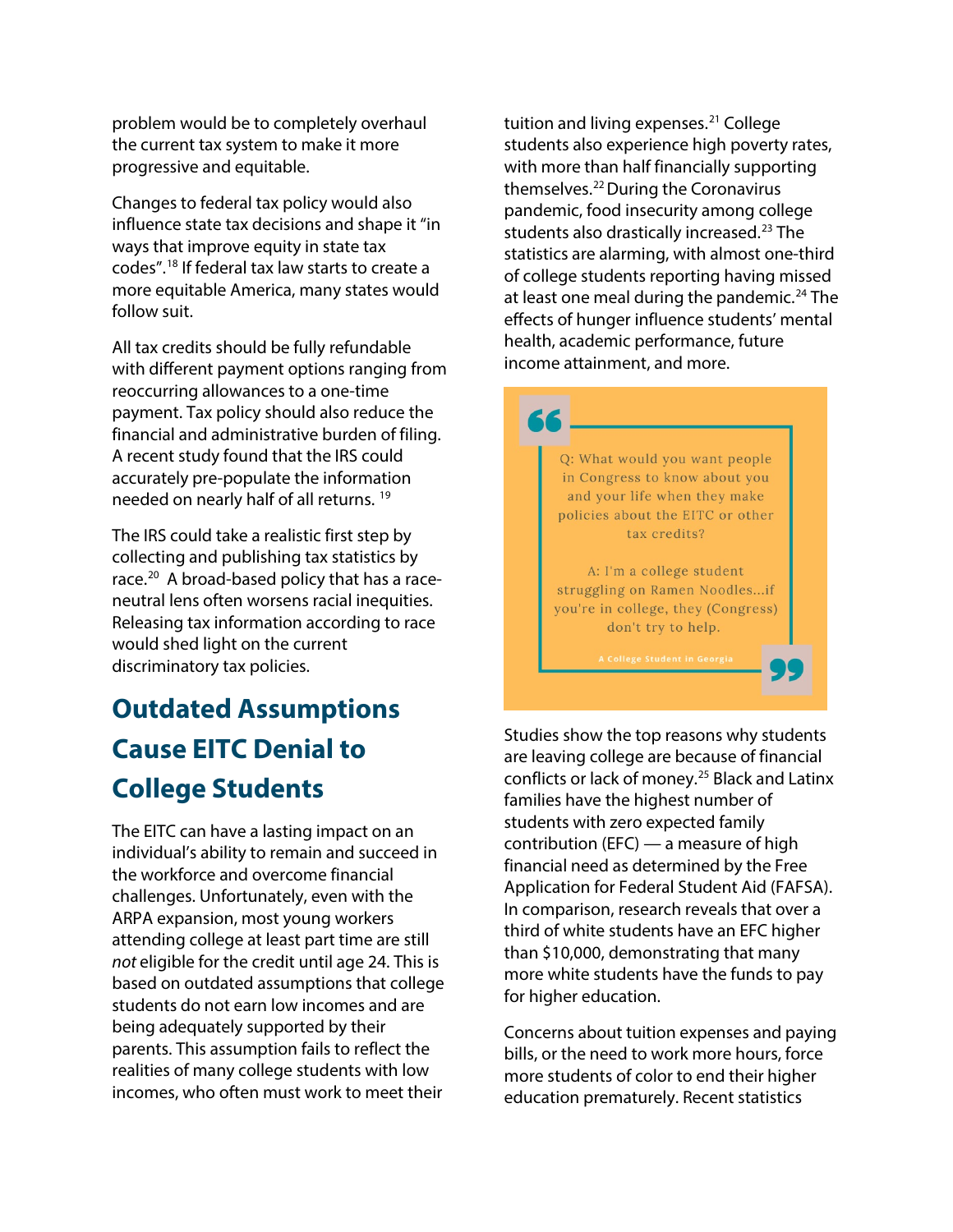reveal that Black, Latinx, and Native American communities have the highest percentages of students who withdraw before receiving their degree. Students of color are leaving at higher rates than their white counterparts. A study conducted by the U.S Department of Education revealed **[60 percent](https://www2.ed.gov/rschstat/research/pubs/advancing-diversity-inclusion.pdf)** of Black college students begin college but do not graduate.<sup>[26](#page-8-5)</sup> Sadly, generational wealth is not a concept that public policies and laws have established for Black families. Therefore, many Black students do not have the luxury of depending on their families to fund their education, which results in large numbers of Black students leaving college early.

Expanding the EITC to eligible students could help reduce poverty and food insecurity among this population.<sup>[27](#page-8-6)</sup> In addition, making this expansion will provide financial assistance and help more students of color complete their degrees.<sup>[28](#page-8-7)</sup> If lawmakers are concerned about providing the EITC to college students, it would be better to use criteria based directly on need. For example, EITC qualifications could be tied to whether students qualify for needbased aid such as the Federal Work-Study Program or Direct Subsidized Loans.

## **EITC Expansions Could Support College Students**

Many college students do not receive the EITC, despite working and meeting income eligibility criteria. Their exclusion is either due to the age limit, or because a family member claims them as a tax dependent. Many students work and face economic hardship:

- In 2020, 26 percent of full-time college students and 65 percent of part-time students worked at least 20 hours per week.
- Over half are financially independent from their parents.
- In 2018, 42 percent of independent students lived at or below the federal poverty line.
- In 2020, 38 percent of students at twoyear institutions and 29 percent of students at four-year institutions report being food insecure in the past 30 days.

**Source**: Kathryn Larin, "Food Insecurity: Better Information Could Help Eligible College Students Access Federal Food Assistance Benefits," U.S. Government Accountability Office, December 2018.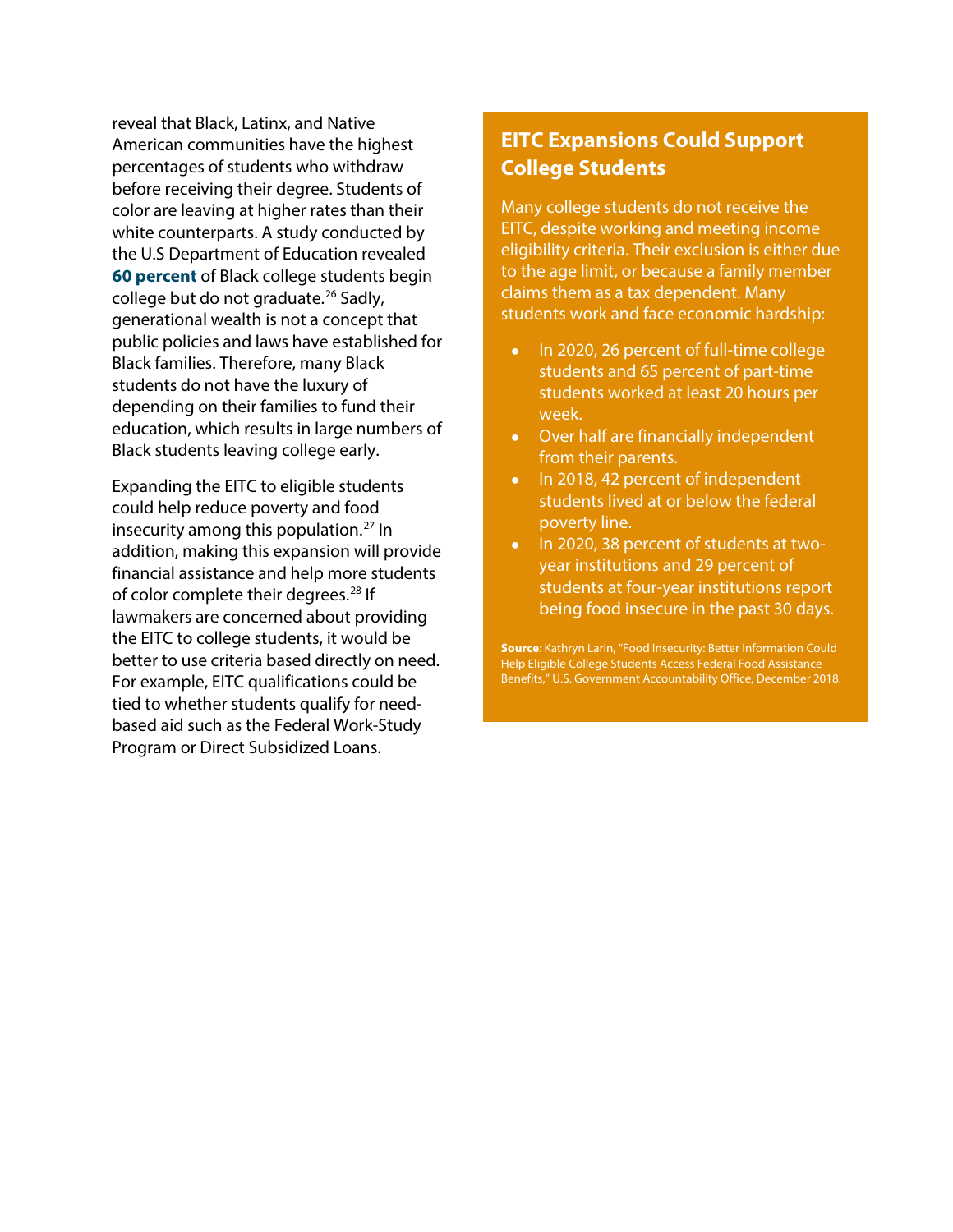## **Special Provisions**

The American Rescue Plan Act recognized two new categories of taxpayers: former foster youth and qualified homeless youth for tax year 2021; individuals in these groups become eligible for the EITC at age 18 and can receive it even if they attend school.

A qualified foster youth is a person who was in foster care at age 14 or later. Youth experiencing homelessness are defined as individuals who lack a fixed, regular, and adequate nighttime residence.<sup>[29](#page-8-8)</sup> An estimated 4.2 million youth or young adults experience homelessness, and the risk has been much higher for current and former foster youth during the COVID-19 pandemic.[30](#page-8-9) In 2021, 72 percent of current and former foster youth surveyed in California experienced homelessness, with 22 percent experiencing at least one episode since the start of the pandemic.<sup>[31](#page-8-10)</sup> While it is good that Congress recognized the unique economic challenges that young people in these groups experience, the highly complex nature of these rules presents a barrier to accessing the tax credits that the young people are eligible for. These individuals can qualify for the EITC starting at age 18 but face unique obstacles when filing taxes and may need targeted support.<sup>[32](#page-8-11)</sup>

This is on top of other barriers to filing taxes that members of these groups may experience including lack of permanent addresses and bank accounts, missing identification documents, and vulnerability to identity theft and fraud. Therefore, it is

vital that service providers working with this population are given information and resources to support young adults in accessing these credits. Federal and state agencies must also conduct targeted outreach to this population.

## **Permanent Expansion is Needed**

Young workers in jobs paying low wages face several obstacles to achieving financial security. Making the EITC available to younger workers beyond this tax year would be a good first step to better meet their needs. The EITC can provide an effective financial boost to young adult workers, enabling them to meet their basic needs, contribute to their local economies, and live lives we can all be proud of.

The U.S. House of Representatives passed a budget reconciliation package—the Build Back Better Act—that would extend the EITC improvements for tax year 2022. That bill is stalled in the Senate. Making the EITC improvements permanent and including college students with financial needs in such improvements would be a critical step toward improving the financial wellbeing of young adults and other workers without dependent children. As Congress considers future budget reconciliation legislation, policymakers must pay attention to the needs of those who have been disadvantaged and excluded from tax policies.

*Darrel Thompson joined Ashley Burnside and Whitney Bunts as a co-author of the previous version of this brief.*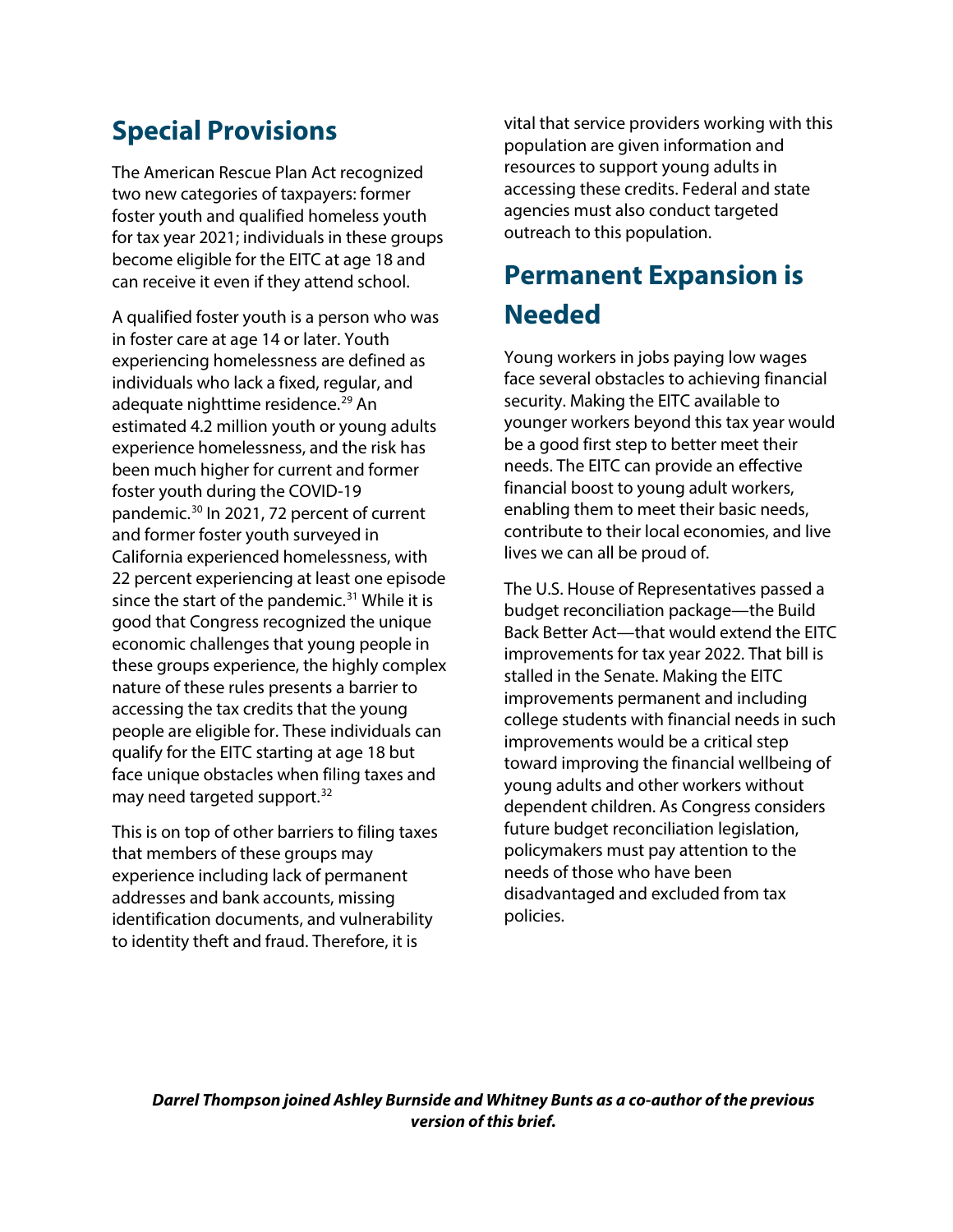## **Endnotes**

<span id="page-7-0"></span><sup>1</sup> "*Statistics for Tax Returns with the Earned Income Tax Credit (EITC)*," IRS.gov, updated January 14, 2022, **[https://www.eitc.irs.gov/eitc-central/statistics-for-tax-returns-with-eitc/statistics-for-tax-returns-with](https://www.eitc.irs.gov/eitc-central/statistics-for-tax-returns-with-eitc/statistics-for-tax-returns-with-the-earned-income#2020%20Tax%20Returns%20by%20State%20with%20EITC%20Claims.)[the-earned-income#2020%20Tax%20Returns%20by%20State%20with%20EITC%20Claims.](https://www.eitc.irs.gov/eitc-central/statistics-for-tax-returns-with-eitc/statistics-for-tax-returns-with-the-earned-income#2020%20Tax%20Returns%20by%20State%20with%20EITC%20Claims.)**

<span id="page-7-1"></span><sup>2</sup> "*Policy Basics: The Earned Income Tax Credit*," Center on Budget and Policy Priorities, updated December 2019, **<https://www.cbpp.org/research/federal-tax/policy-basics-the-earned-income-tax-credit>**.

<span id="page-7-2"></span><sup>3</sup> Chuck Marr, et al., "American Rescue Plan Act Includes Critical Expansions of Child Tax Credit and EITC," *Center on Budget and Policy Priorities*, 12 March 2021, **[https://www.cbpp.org/research/federal-tax/american-rescue](https://www.cbpp.org/research/federal-tax/american-rescue-plan-act-includes-critical-expansions-of-child-tax-credit-and)[plan-act-includes-critical-expansions-of-child-tax-credit-and](https://www.cbpp.org/research/federal-tax/american-rescue-plan-act-includes-critical-expansions-of-child-tax-credit-and)**.

<span id="page-7-3"></span><sup>4</sup> "#*WhyWeStillCantWait: Youth Data Update 2021,"* Center for Law and Social Policy,

**[https://www.clasp.org/why-we-still-cant-wait-youth-data-update-2021.](https://www.clasp.org/why-we-still-cant-wait-youth-data-update-2021)**

<span id="page-7-4"></span><sup>5</sup> CLASP estimates based on the Census Bureau's Current Population Survey March 2021 Supplement (CPS: Annual Social and Economic Supplements), March 2021.

<span id="page-7-5"></span> $6$ Bureau of Labor Statistics, Labor Force Statistics from the Current Population Survey, Table 8. Household Data Annual Averages: Employed and Unemployed Full- and Part-Time Workers by Age, Sex, Race, and Hispanic or Latino Ethnicity [in thousands], **[https://www.bls.gov/cps/cpsaat08.htm.](https://www.bls.gov/cps/cpsaat08.htm)**

<span id="page-7-6"></span><sup>7</sup> Lonnie Golden and Jaeseung Kim, *"Underemployment Just Isn't Working for U.S. Part-Time Workers,"* CLASP, May 2020, **[https://www.clasp.org/publications/report/brief/underemployment-just-isnt-working-us-part-time](https://www.clasp.org/publications/report/brief/underemployment-just-isnt-working-us-part-time-workers)[workers.](https://www.clasp.org/publications/report/brief/underemployment-just-isnt-working-us-part-time-workers)**

<span id="page-7-7"></span><sup>8</sup> "Underemployment," *State of Working America Data Library*, Economic Policy Institute, Updated March 2022, **<https://www.epi.org/data/>**.

<span id="page-7-8"></span><sup>9</sup> Liz Ben-Ishai and Elizabeth Lower-Basch, "A Job Creation and Job Quality Agenda for Labor Day," Center for Law and Social Policy, August 2014, **[https://www.clasp.org/publications/report/brief/job-creation-and-job](https://www.clasp.org/publications/report/brief/job-creation-and-job-quality-agenda-labor-day.)[quality-agenda-labor-day.](https://www.clasp.org/publications/report/brief/job-creation-and-job-quality-agenda-labor-day.)**

<span id="page-7-9"></span><sup>10</sup> "State Earned Income Tax Credits Help Build Opportunity for People of Color and Women," Center on Budget and Policy Priorities, July 2018, **[https://www.cbpp.org/research/state-budget-and-tax/state-earned-income](https://www.cbpp.org/research/state-budget-and-tax/state-earned-income-tax-credits-help-build-opportunity-for-people-of#:%7E:text=State%20EITCs%20build%20on%20the,advancing%20racial%20and%20gender%20equity)[tax-credits-help-build-opportunity-for-people-of](https://www.cbpp.org/research/state-budget-and-tax/state-earned-income-tax-credits-help-build-opportunity-for-people-of#:%7E:text=State%20EITCs%20build%20on%20the,advancing%20racial%20and%20gender%20equity)**.

<span id="page-7-10"></span><sup>11</sup> Natalie Spievack, "For People of Color, Employment Disparities Start Early," Urban Institute, July 2019,

**<https://www.urban.org/urban-wire/people-color-employment-disparities-start-early>**.

<span id="page-7-11"></span><sup>12</sup> Dorothy A. Brown, *Whiteness of Wealth* (New York: Crown, 2021).

<span id="page-7-12"></span><sup>13</sup> Dorothy A. Brown, "How the U.S. Tax Code Privileges White Families," *The Atlantic, 23 March 2021,*

**<https://www.theatlantic.com/ideas/archive/2021/03/us-tax-code-race-marriage-penalty/618339/>**.

<span id="page-7-13"></span><sup>14</sup> Emily Moss, et al. "The Black-White Wealth Gap Left Black Households More Vulnerable." *Brookings*, Brookings, 8 December 2021, **[https://www.brookings.edu/blog/up-front/2020/12/08/the-black-white-wealth-gap](https://www.brookings.edu/blog/up-front/2020/12/08/the-black-white-wealth-gap-left-black-households-more-vulnerable/)[left-black-households-more-vulnerable/](https://www.brookings.edu/blog/up-front/2020/12/08/the-black-white-wealth-gap-left-black-households-more-vulnerable/)**.

<span id="page-7-14"></span><sup>15</sup> Paul Kiel, "It's Getting Worse: The IRS Now Audits Poor Americans at about the Same Rate as the Top 1%," *ProPublica*, **[https://www.propublica.org/article/irs-now-audits-poor-americans-at-about-the-same-rate](https://www.propublica.org/article/irs-now-audits-poor-americans-at-about-the-same-rate-as-the-top-1-percent)[as-the-top-1-percent](https://www.propublica.org/article/irs-now-audits-poor-americans-at-about-the-same-rate-as-the-top-1-percent)**.

<span id="page-7-15"></span><sup>16</sup> Sophie Collyer, David Harris, and Christopher Wimer, "Left behind: The one-third of children in families who earn too little to get the full Child Tax Credit," Center on Poverty and Social Policy, May 2019,

<span id="page-7-16"></span>**https://www.povertycenter.columbia.edu/news-internal/leftoutofctc**[.](https://www.povertycenter.columbia.edu/news-internal/leftoutofctc) 17 Ashley Burnside, and Elizabeth Lower-Basch. "Clasp Principles for Federal Tax Policy." *CLASP*, 1 Apr. 2022, **<https://www.clasp.org/publications/report/brief/clasp-principles-federal-tax-policy/>**.

<span id="page-7-17"></span><sup>18</sup> Coleman, Bonnie Watson, et al. pp. 91–95, *An Economy for All: Building a Black Women Best Legislative Agenda*. <sup>19</sup> Goodman, Lucas, et al. *AUTOMATIC TAX FILING: SIMULATING A PRE-POPULATED FORM 1040*. Apr. 2022,

<span id="page-7-18"></span>**[https://www.nber.org/system/files/working\\_papers/w30008/w30008.pdf](https://www.nber.org/system/files/working_papers/w30008/w30008.pdf)**.

<span id="page-7-19"></span><sup>20</sup> Office, U.S. Government Accountability. "Tax Equity: Lack of Data Limits Ability to Analyze Effects of Tax Policies on Households by Demographic Characteristics." *Tax Equity: Lack of Data Limits Ability to Analyze Effects*